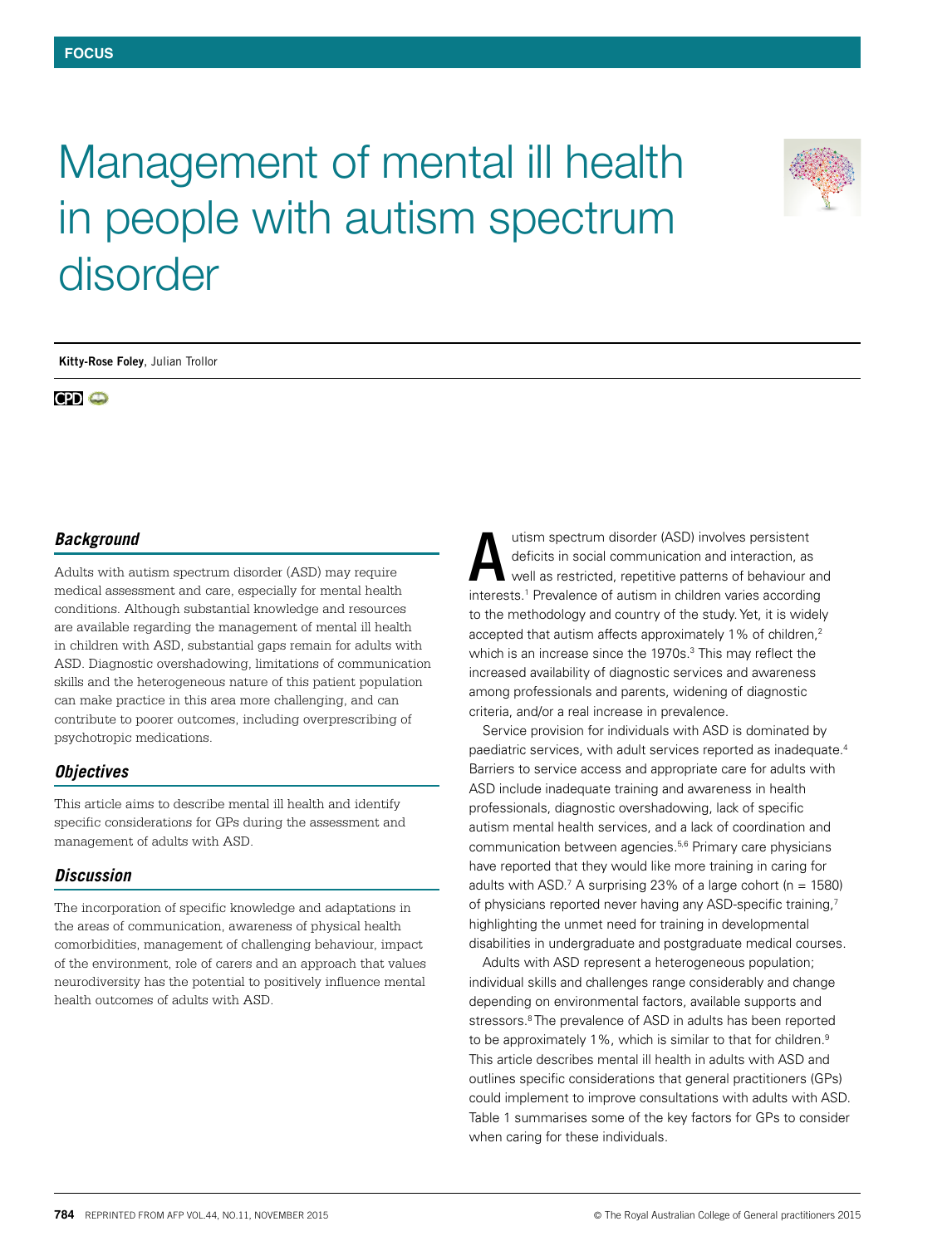# Mental ill health in adults with ASD

The reported prevalence of mental ill health in adults with ASD varies because of methodological variations between studies. These include variations in sampling (eg size, bias and inclusion of clinical samples), diagnostic difficulty in individuals with limited communication (eg difficulty explaining their emotions) and difficulty distinguishing symptoms of mental ill health from ASD symptoms.5 However, it is widely accepted that mental ill health in adults with ASD is more common than in the general population and is associated with longterm negative outcomes.10,11 Over-representation is evident in neuropsychiatric disorders such as psychotic, mood, anxiety, attention deficit hyperactivity and tic disorders, and catatonia.12,13 This over-representation, coupled with the reported rise in ASD prevalence,<sup>9</sup> highlights the importance of GPs in the recognition and management of mental ill health in individuals with ASD.

# Prevalence of mental health disorders in individuals with ASD

Most of the research describing the prevalence of mental disorders in adults with ASD comes from younger adults, and there is a lack of data concerning older adults. Depression, anxiety and obsessive compulsive disorder are reported to be particularly common in younger adults with ASD.14,15 Anxiety has been reported to occur in about one-third to one-half of younger adults with ASD.14,16 Reported rates of depression in ASD vary considerably, with up to half of the individuals with ASD being affected.<sup>14</sup> Neurodevelopmental disorders are common in adults with ASD, with ADHD being reported in 38% of the group.14 Schizophrenia appears over-represented in adults with ASD, but the reported prevalence varies widely  $(0-10\%)$ ,<sup>17</sup> making firm conclusions difficult. The prevalence of neurodegenerative disorders including Alzheimer's disease (AD) in ASD is unclear.

| Table 1. Summary of key considerations for GPs |                                                                                                                                                                                                                                                                                                                       |                                                                                                                                                                                                                                     |  |  |
|------------------------------------------------|-----------------------------------------------------------------------------------------------------------------------------------------------------------------------------------------------------------------------------------------------------------------------------------------------------------------------|-------------------------------------------------------------------------------------------------------------------------------------------------------------------------------------------------------------------------------------|--|--|
|                                                | <b>General considerations for GP consultations</b><br>with adults with autism spectrum disorders                                                                                                                                                                                                                      | Potential influence on mental health                                                                                                                                                                                                |  |  |
| Prior to the consultation                      | • Ask the patient or carer to bring their personal health<br>record<br>• Determine any specific requirements (mobility or sensory)<br>Arrange for a longer appointment time where appropriate                                                                                                                         | • Improves clinical assessment<br>Optimises experience in further medical<br>appointments                                                                                                                                           |  |  |
| Communication                                  | • Simplifying language<br>Leave pauses and wait<br>٠<br>Communicate one idea at a time<br>٠<br>Speak in a normal tone<br>• Avoid ambiguous language<br>• Consider most appropriate communication style<br>(eg written, verbal)<br>• Consider using multiple techniques (eg message<br>supported by written materials) | • Improved communication will improve accuracy and<br>quality of assessment<br>• Changes in communication may reflect changes in<br>mental health                                                                                   |  |  |
| Challenging behaviour                          | • Perform a hierarchical assessment, which considers the<br>contribution from medical and psychiatric disorders<br>• Refer to appropriate specialist behaviour support or<br>specialist psychiatrist                                                                                                                  | • Untreated medical and psychiatric disorders<br>commonly exacerbate challenging behaviour<br>• Poorly managed challenging behaviour leads to<br>exclusion from participation, which may have a<br>negative impact on mental health |  |  |
| Carers                                         | • Carers can assist GPs with valuable personal information<br>about the adult on the spectrum (eq changes in<br>behaviour, communication, nutritional uptake and<br>previous medical history)<br>• Refer carers to support services where appropriate                                                                 | • Carer stress and poor mental health can influence<br>the mental health of individuals on the autism<br>spectrum                                                                                                                   |  |  |
| Physical health<br>comorbidities               | • People on the autism spectrum experience similar<br>physical health problems to the general population<br>Screen for common comorbidities<br>Annual general health checkups and routine preventive<br>screening measures are recommended                                                                            | • Strong interaction of both physical and medical<br>health<br>• Chronic conditions such as pain, epilepsy and<br>gastrointestinal disorders may increase likelihood of<br>mental ill health and challenging behaviours             |  |  |
| Sensory environment                            | • Consider the lighting of waiting rooms and office<br>(eg avoid bright fluorescent lights if possible)<br>• Consider a referral to an occupational therapist for an<br>assessment of the adult's sensory processing                                                                                                  | • Sensory sensitivities may complicate assessment<br>and management of mental disorders<br>• Overwhelming sensory environments can increase<br>stress and anxiety                                                                   |  |  |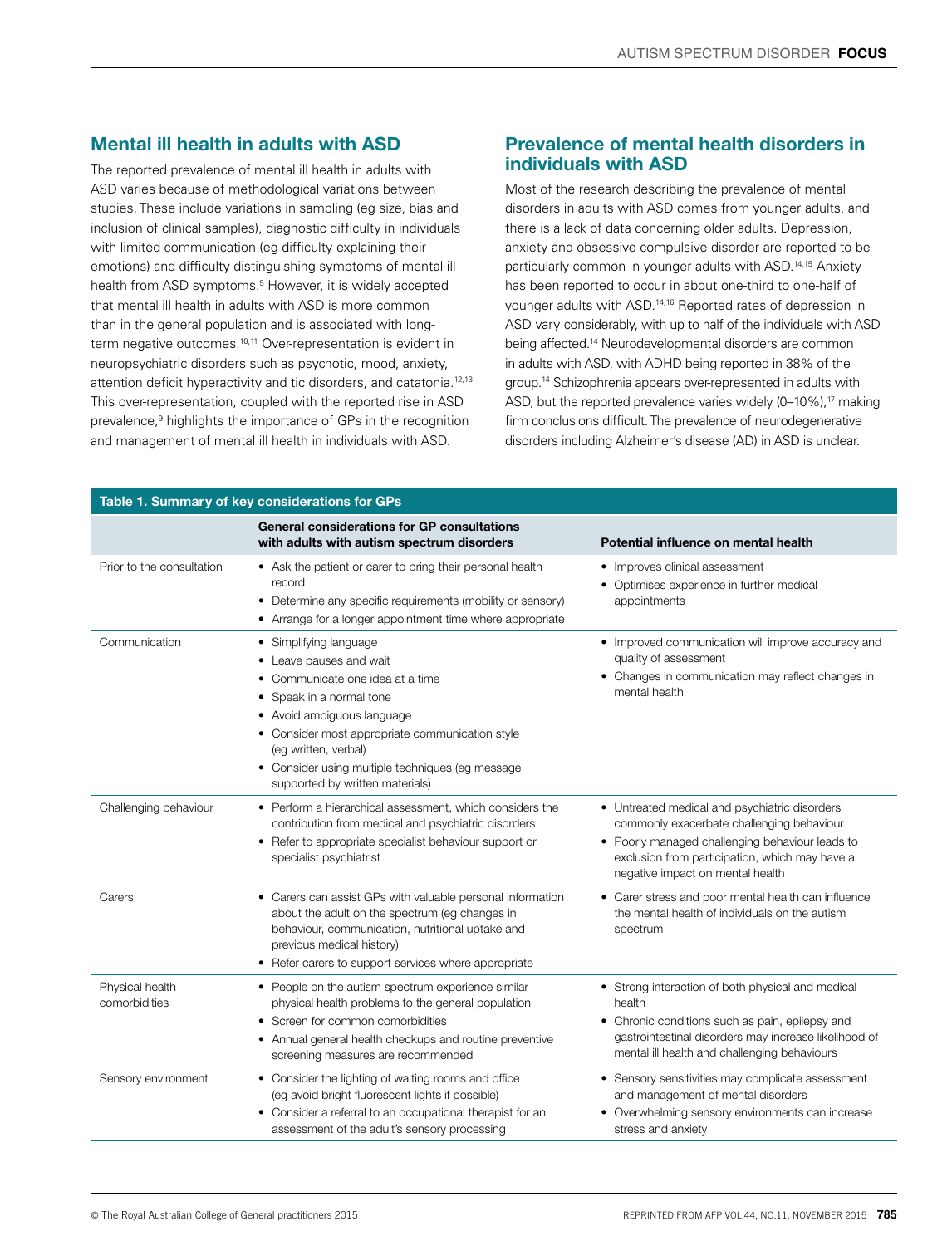While a hypothesis has been proposed for reduced risk of AD related to brain hyperplasticity in ASD,<sup>18</sup> this theory remains unsubstantiated. The prevalence of psychiatric disorders is increased in those with both severe intellectual disability and ASD.<sup>19</sup>

# GPs' role in identifying and managing mental ill health

Although the assessment of mental ill health in individuals with ASD can be complex, GPs possess core skills that can be adapted to enhance clinical practice in this area. Key adaptations identified for patients with intellectual disability include altering communication methods, providing additional time for consultations, appropriate engagement with carers, and consideration of the sensory and physical environment.<sup>20</sup>

# Specific considerations for assessment

A number of specific considerations for GPs that may help in providing mental healthcare to adults with ASD are outlined below. These are likely to be significantly influenced by the level of cognitive function of the adult with ASD and need to be carefully considered for each individual patient.

#### Table 2. Recommended pharmacological and psychological treatment for mental ill health in adults with autism spectrum disorders

| <b>Mental illness</b>                                 | <b>Pharmacological treatment</b>                                                                                                                                                                                                                                                                                                                                                                                                                                                                                                                                                                            | <b>Psychological treatment</b>                                                                                                                                                                                                            |
|-------------------------------------------------------|-------------------------------------------------------------------------------------------------------------------------------------------------------------------------------------------------------------------------------------------------------------------------------------------------------------------------------------------------------------------------------------------------------------------------------------------------------------------------------------------------------------------------------------------------------------------------------------------------------------|-------------------------------------------------------------------------------------------------------------------------------------------------------------------------------------------------------------------------------------------|
| Anxiety disorders                                     | • Psychological therapies are recommended as first-line<br>management<br>• Selective serotonin reuptake inhibitors (SSRIs) are first-line<br>medication. Commence on a low dose and increase slower than in<br>the general population<br>• Unless advised differently by a specialist, benzodiazepines should<br>only be used as a short-term medication. Benzodiazepines may,<br>paradoxically, heighten agitation, impulsivity or disinhibition                                                                                                                                                           | • There is some evidence of the<br>effectiveness of cognitive behavioural<br>therapy (CBT) in treating children and<br>adolescents with autism and anxiety <sup>33,34</sup><br>• Mindfulness-based therapy may be<br>useful <sup>35</sup> |
| Depression                                            | • Follow treatment recommendations for the general population<br>• Psychological therapies are the recommended first-line<br>management for mild depression<br>• SSRIs can be used to treat depression and aggression<br>• Lithium may be useful, particularly if underlying bipolar disorder is<br>suspected, or in situations where there are high levels of impulsivity<br>and aggression                                                                                                                                                                                                                | • A structured form of psychotherapy,<br>including CBT, is often suggested in the<br>literature; however, there is little evidence<br>of the effectiveness of such interventions                                                          |
| Bipolar disorder                                      | • Follow treatment recommendations for the general population<br>• Lithium <sup>36</sup> may be useful along with other standard mood stabilisers<br>such as sodium valproate and carbamazepine<br>• Atypical antipsychotics such as quetiapine and olanzapine may be<br>useful adjunctive medication                                                                                                                                                                                                                                                                                                       | • No clear evidence base but psycho-<br>education, cognitive and mindfulness-<br>based therapies may be of benefit                                                                                                                        |
| Schizophrenia or<br>schizoaffective disorder          | • Follow treatment recommendations for the general population<br>• Consider potential heightened sensitivity to side effects and the<br>impact on medical comorbidities<br>• Avoid depot medication administration (greater vulnerability to side<br>effects such as tardive dyskinesia)<br>• Clozapine may be considered for confirmed cases of treatment-<br>resistant psychosis<br>• Extra precautions include:<br>- Ability to cooperate with blood test and other monitoring is<br>necessary<br>- Consider medical comorbidities such as epilepsy or elevated<br>baseline cardiometabolic risk profile | • No clear evidence base but adapted<br>cognitive and rehabilitative approaches<br>may be of benefit                                                                                                                                      |
| Attention deficit<br>hyperactivity disorder<br>(ADHD) | • Follow treatment recommendations for the general population<br>Treat with caution if comorbidities such as tic disorders and anxiety<br>are present                                                                                                                                                                                                                                                                                                                                                                                                                                                       | • There may be benefits from social<br>skills therapy, individual and family<br>psychotherapy and/or behaviour therapy;<br>however, minimal evidence <sup>37</sup>                                                                        |
| Obsessive compulsive<br>disorder                      | • Follow treatment recommendations for the general population                                                                                                                                                                                                                                                                                                                                                                                                                                                                                                                                               |                                                                                                                                                                                                                                           |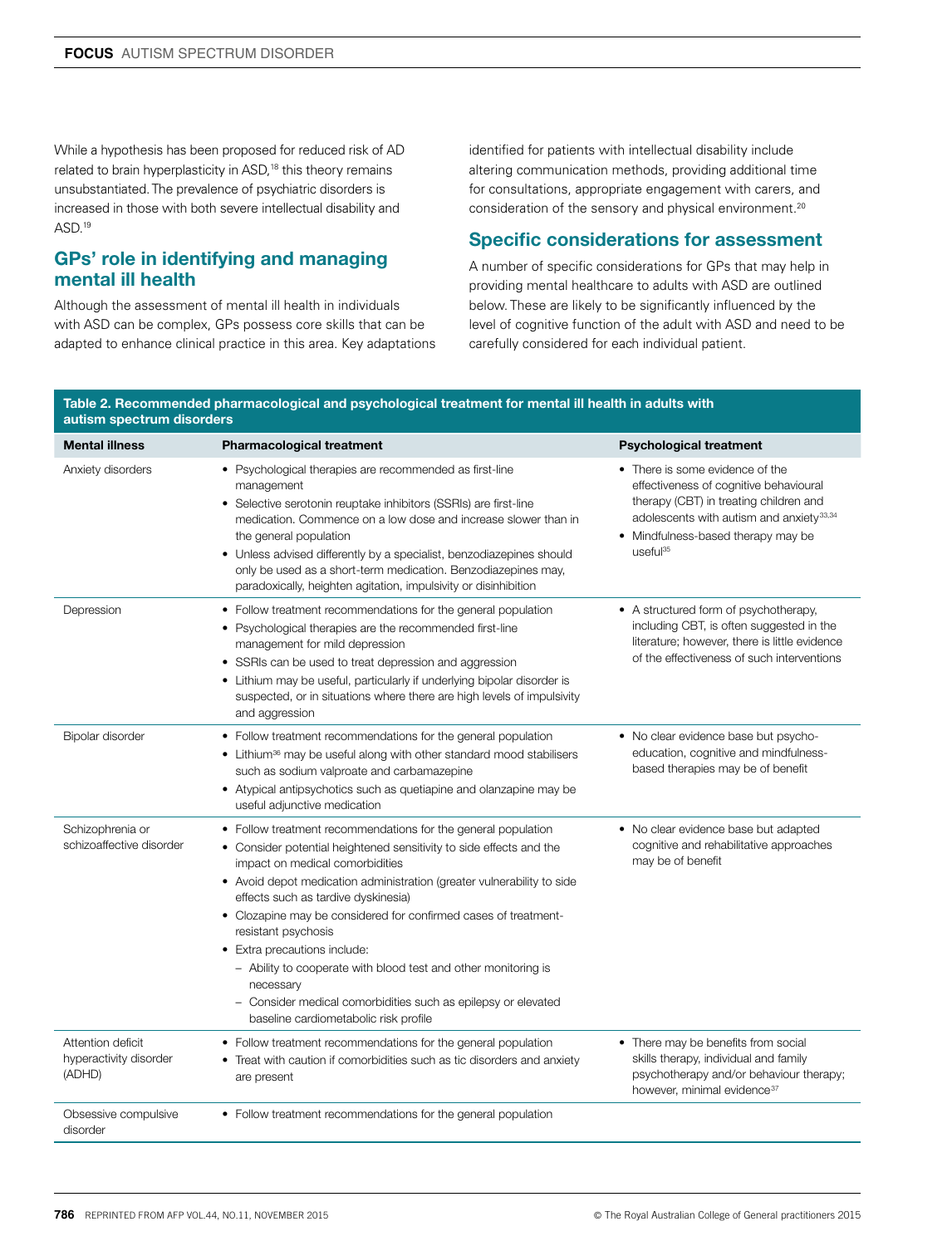## Valuing neurodiversity

It is important for GPs and health professionals working with individuals on the autism spectrum to recognise the strong self-advocacy movement within the autism community, which embraces positive self-image and neurodiversity.<sup>21</sup> Autism is seen as a fundamental part of the person, and is viewed as a neurological 'difference' rather than deficit. There is no single way to describe autism that is universally accepted,<sup>22</sup> and many adults with ASD prefer to identify themselves as 'autistic',<sup>23</sup> whereas others continue to prefer person-first language. The self-advocacy movement has a significant influence on the types of interventions and treatments preferred by adults with ASD. It is therefore important for GPs to identify the

terminology and therapeutic approach preferred by the individual. Acknowledgement of the individuals' preferences and self-identity are key to the development of a positive therapeutic relationship.

## **Communication**

Impairments in social communication are a core part of ASD. In some individuals, reliance on verbal reports may result in the failure to detect core signs and symptoms of mental disorders. Communication can be assisted by allowing extra time during the consultation, using brief and concrete language, pictorial aids, or supplementing communication using written reports of symptoms.24 GPs should avoid continually rephrasing information, as this can cause confusion. Information given by the patient

|                                     | <b>Resource</b>                                                                                                                                                                                                                                                                                                                             | <b>Description</b>                                                                                                                                                                                                                                                                                                                                                                                                                | <b>Source</b>                                                                                                                                                                                                                                                                                                                                                                                               |
|-------------------------------------|---------------------------------------------------------------------------------------------------------------------------------------------------------------------------------------------------------------------------------------------------------------------------------------------------------------------------------------------|-----------------------------------------------------------------------------------------------------------------------------------------------------------------------------------------------------------------------------------------------------------------------------------------------------------------------------------------------------------------------------------------------------------------------------------|-------------------------------------------------------------------------------------------------------------------------------------------------------------------------------------------------------------------------------------------------------------------------------------------------------------------------------------------------------------------------------------------------------------|
| Autism specific                     | • National developmental team for<br>inclusion - includes publications<br>such as the Green light toolkit<br>2013<br>• Amaze (previously known as<br>Autism Victoria) - Fact sheets<br>• Autism CRC - Health hub<br>• Medical comorbidities in autism<br>spectrum disorders: A primer for<br>health care professionals and<br>policy makers | • Reasonable adjustments that<br>should be made to mental health<br>services to enable people with<br>ASD to have equal access and<br>effective treatment<br>• A variety of fact sheets are<br>available, including Modifying<br>your message: Communicating<br>effectively with individuals with<br>ASD<br>• Up-to-date health and wellbeing<br>resources relevant to ASD<br>• Summary report of medical<br>comorbidities in ASD | • www.ndti.org.uk/major-projects/<br>current/green-light-toolkit-2013<br>• www.amaze.org.au/discover/<br>about-autism-spectrum-disorder/<br>resources<br>• www.autismcrc.com.au/health-<br>hub<br>• http://nationalautismassociation.<br>org/pdf/MedicalComorbiditiesi-<br>nASD2013.pdf                                                                                                                     |
| Intellectual disability<br>specific | • Accessible mental health services<br>for people with an intellectual<br>disability: A guide for providers<br>• Intellectual disability mental health<br>e-Learning modules<br>• Convention on the rights of<br>people with disabilities<br>• Comprehensive Health<br>Assessment Program (CHAP)                                            | • A framework for mental health<br>professionals to improve the<br>accessibility and quality of<br>mental healthcare for people with<br>intellectual disability<br>• Free e-learning about intellectual<br>disability to professionals, carers<br>and consumers<br>• United Nations convention<br>• A tool to enable improved<br>identification and documentation<br>of health needs of adults with an<br>intellectual disability | • http://3dn.unsw.edu.au/project/<br>accessible-mental-health-services-<br>people-intellectual-disability-guide-<br>providers-guide<br>• www.idhealtheducation.edu.au<br>www.un.org/disabilities/<br>convention/conventionfull.shtml<br>• www.communities.gld.gov.au/<br>disability/support-and-services/<br>for-service-providers/service-<br>initiatives/comprehensive-health-<br>assessment-program-chap |
| Resources for carers                | • Carers Australia<br>• Commonwealth Home Support<br>Programme                                                                                                                                                                                                                                                                              | • Carers Australia is the national<br>peak body representing<br>Australia's carers<br>This program provides respite<br>٠<br>for carers                                                                                                                                                                                                                                                                                            | www.carersaustralia.com.au<br>www.myagedcare.gov.au/aged-<br>$\bullet$<br>care-services/commonwealth-<br>home-support-programme                                                                                                                                                                                                                                                                             |
| Other                               | • 'Find a psychiatrist' tool from the<br>Royal Australian & New Zealand<br>College of Psychiatrists                                                                                                                                                                                                                                         | • A directory of consultants in<br>private practice in Australia<br>where GPs can search for<br>psychiatrists specialising in<br>certain areas of practice (eg ASD<br>$-$ adults)                                                                                                                                                                                                                                                 | • www.ranzcp.org/Mental-health-<br>advice/find-a-psychiatrist.aspx                                                                                                                                                                                                                                                                                                                                          |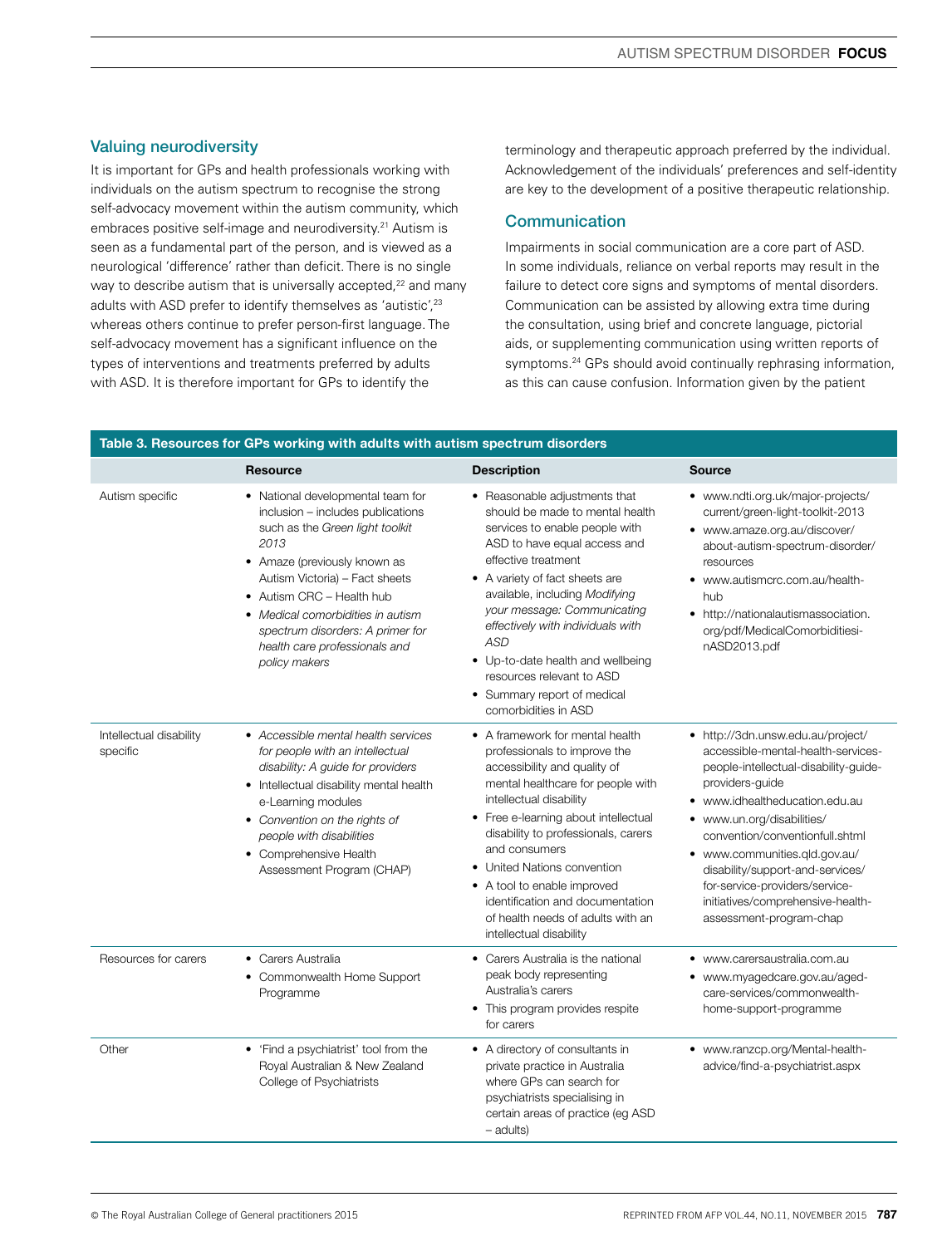should be interpreted in the context of their social communication impairments. Avoidant eye contact and differences in the use of gesture and facial expression should be factored in to the interpretation of the mental state examination. This will be an easier task in the context of prior knowledge of the person's communication style. In non-verbal adults, changes in functioning and regression of skills are potential markers of deteriorating mental health.25 Diagnostic assessments should therefore include consideration of reported changes in function and skills, including those reported by carers.

#### Physical health comorbidities

Comorbid medical conditions are common in adults with ASD. These present a significant burden and may increase a patient's vulnerability to some mental health disorders.<sup>26</sup> For example, epilepsy occurs in approximately 20–25% of individuals with ASD, particularly in the context of intellectual disability, and has been associated with depression,<sup>27</sup> anxiety and psychotic disorders. Although there is limited research exploring physical health comorbidities in adults with ASD, two recent large-scale studies from the US have reported significantly elevated rates of many medical and psychiatric conditions in comparison with the general population. In regards to physical health, Kohane and colleagues found increased prevalence of bowel disorders, sleep disorders and type 1 diabetes mellitus.<sup>26</sup> Croen and colleagues confirmed these findings and also reported elevated rates of hyperlipidaemia, epilepsy and constipation.12 The rates of type 1 diabetes mellitus and inflammatory bowel disease may also increase with age in individuals with ASD.26

#### Challenging behaviours

Challenging behaviour (CB) is common in adults with ASD and has a significant impact on the adult, carers and families.<sup>28</sup> CB is defined as behaviours that jeopardise the safety of the individual or others, or results in an individual being denied access to community facilities.29 Behaviours that are sometimes exhibited by adults with ASD include aggression, tantrums, self-injury and pica, and are more likely to occur in those with intellectual disability.<sup>30</sup> An in-depth assessment of the causes of CB is crucial as these can be triggered by new onset or exacerbations of mental disorders, altered sensory processing, pain, physical health comorbidities (eg gastrointestinal disorders), and environmental factors. If no obvious psychiatric or medical cause is apparent, detailed assessment and management by an experienced behaviour support specialist is essential. In this context, interventions could include behavioural therapy, sensory assessment and implementation of a sensory diet, alterations to the environment and, if necessary, pharmacotherapy.<sup>31</sup>

#### The importance of the environment

Sensory processing differences are now included within the diagnostic criteria for ASD.<sup>1</sup> Heightened or lowered tolerance to sound, vision, touch, movement, taste and smell can be

experienced by individuals with ASD. Inability to tolerate sensory input can have an impact on the adult's ability to participate in the community, and have significant implications for their mental health (eg as a driver of anxiety and avoidance symptoms).<sup>32</sup> Referral to an occupational therapist for a sensory assessment and therapy may be useful. However, practitioners should be aware that evidence for the effectiveness of sensory interventions is limited at this time. In view of issues with sensory tolerance, adaptations to consultation rooms in general practice may improve the consultation experience for adults with ASD. These include avoiding fluorescent lighting, dimming the lights, reducing visual distractions, minimising auditory distractions including those from machines and loud ticking clocks, providing a comfortable chair, and fidget, tactile and/or weighted items that the person may hold or touch to aid in selfregulation.

#### The carer role and experience

Formal or informal carers have an essential role in the assessment and management of mental health disorders in adults with ASD. They can provide invaluable information to assist GPs in identifying changes to behaviour, nutritional intake and communication, and help to provide a detailed medical history. The health and wellbeing of family caregivers is very important to the health and wellbeing of the individual with ASD. The carer of an adult with ASD may be an ageing parent, an adult sibling, a son or daughter, a significant other or a friend. Parent carers of adults with intellectual and developmental disabilities report poorer mental health status than parents of those without disability.33 GPs should therefore consider the needs and supports of the carer as essential to the wellbeing of the person with ASD. Referrals for family carers to services and supports including respite and support groups may be required.

## **Treatment**

The approach to the treatment of mental illness in adults with ASD is multifaceted, and typically involves both psychological and pharmacological interventions. Despite the growing evidence base for mental health intervention for children with ASD,<sup>34</sup> the evidence to guide practice in adults is limited (Table 2). GPs may find it helpful to seek the input of a specialist psychiatrist to assist in treatment planning. A useful tool to identify specialists is the 'Find a psychiatrist' tool through the Royal Australian and New Zealand College of Psychiatrists (RANZCP; Table 3). Referral to a psychologist under a mental healthcare plan may also be appropriate. However, there are challenges associated with cost and accessibility. Access to specialised mental health supports can be a challenge in rural and remote regions. However, implementation of programs such as the 'Better Outcomes in Mental Health Care' program is having a positive influence.<sup>35</sup>

Despite the limited evidence of effectiveness,<sup>36</sup> the use of psychotropic medications in adults with ASD is common and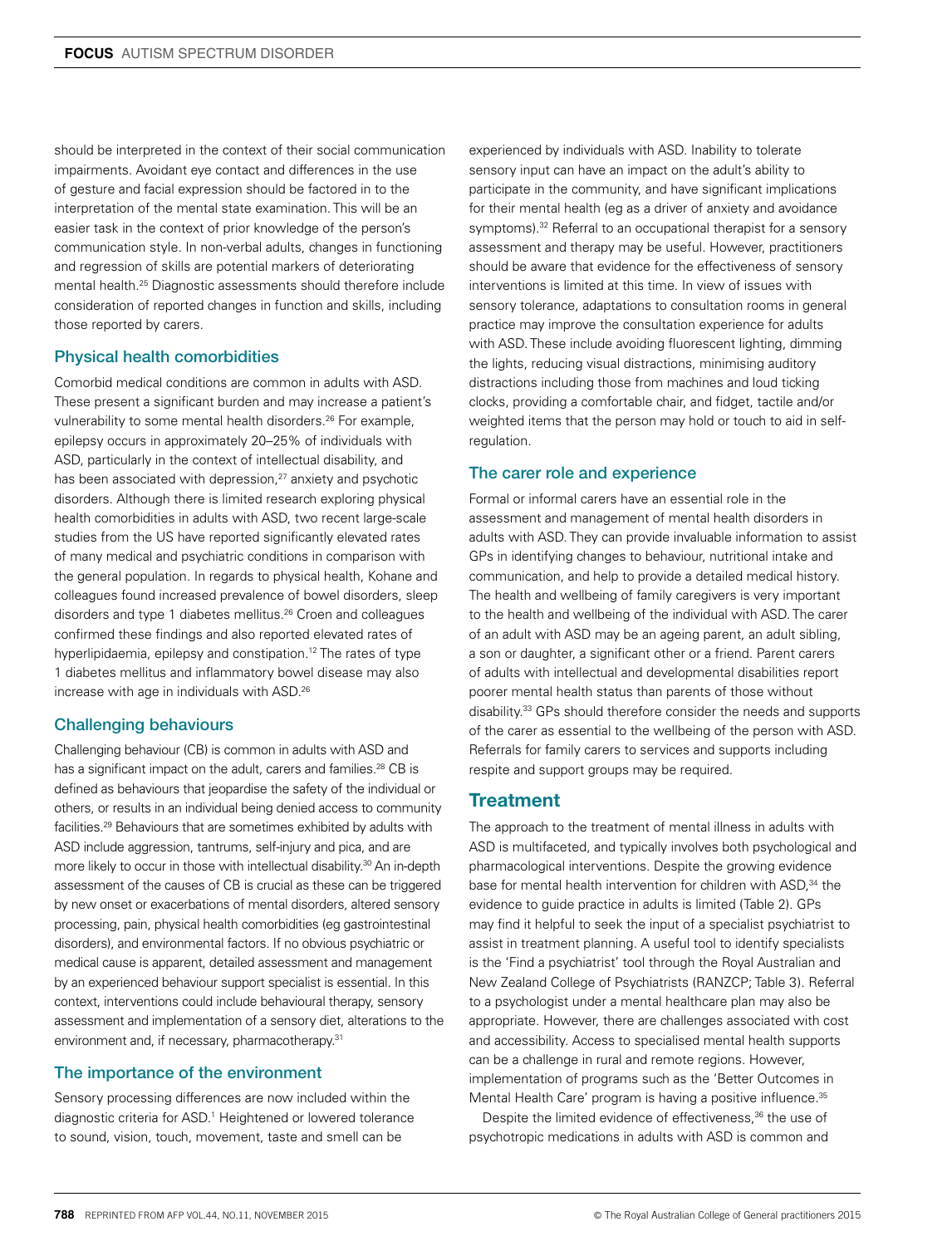was prescribed in approximately half of the adults in a large study.<sup>37</sup> Prescription of psychotropic medications, especially antipsychotics, has important health implications. Decisions to prescribe should involve careful appraisal and discussion of the risks versus perceived benefits (Table 2). Practitioners have a key role in monitoring associated cardiovascular and metabolic effects as well as other possible side effects of psychotropic medications.38 Undertaking standard assessments of these risk factors may be difficult in the context of challenging behaviours, sensory sensitivities and limited communication skills. GPs should address these challenges by allowing more time for the consultation, adjusting their communication style, involving support workers or carers, and trialling therapies (eg sensory desensitisation to venipuncture). The need for pharmacotherapies should be reviewed regularly, and medications that are no longer required should be withdrawn.

## Conclusion

Mental health disorders are common in adults with ASD. As the bulk of mental healthcare for adults with ASD occurs in the primary health context, GPs have an integral role in planning, implementing and reviewing mental health treatments, and as gatekeepers to specialised services. A number of key adaptations to practice will improve the quality of the experience for both the adult with ASD and the GP. There are a number of resources and tools available to GPs to support their practice. Optimising the mental health of adults with ASD is important in recognising the right of adults with ASD to high-quality healthcare, and is likely to enhance engagement and participation of adults with ASD in Australian society.

#### Authors

Kitty-Rose Foley PhD, Department of Developmental Disability, Neuropsychiatry, School of Psychiatry, UNSW Australia, Sydney, NSW; Cooperative Research Centre for Living with Autism (Autism CRC), Long Pocket, Brisbane, QLD. k.foley@unsw.edu.au

Julian Trollor MBBS, MD, FRANZCP, Department of Developmental Disability, Neuropsychiatry, School of Psychiatry, UNSW Australia, Sydney, NSW; Cooperative Research Centre for Living with Autism (Autism CRC), Long Pocket, Brisbane, QLD

Competing interests: None.

Provenance and peer review: Commissioned, externally peer reviewed.

#### Acknowledgments

The authors acknowledge the financial support of the Cooperative Research Centre for Living with Autism (Autism CRC), established and supported under the Australian Government's Cooperative Research Centres program.

#### **References**

- 1. American Psychiatric Association. Diagnostic and statistical manual of mental disorders (DSM-5). 5th edn. Arlington, VA: American Psychiatric Association, 2013.
- 2. Baird G, Simonoff E, Pickles A, Chandler S, Loucas T, Meldrum D. Prevalence of disorders of the autism spectrum in a population cohort of children in South Thames: The Special Needs and Autism Project (SNAP). Lancet 2006;368:210–15.
- 3. Rutter M. Diagnosis and definition of childhood autism. J Autism Child Schizophr 1978;8:139–61.
- 4. Howlin P, Alcock J, Burkin C. An 8 year follow-up of a specialist supported employment service for high-ability adults with autism or Asperger syndrome. Autism 2005;9:533–49.
- 5. Kannabiran M, McCarthy J. The mental health needs of people with autism spectrum disorder. Psychiatry 2009;8:398–401.
- 6. Carbone PS. Moving from research to practice in the primary care of children with autism spectrum disorders. Academic Pediatrics 2013;13(5): 390–99.
- 7. Bruder MB, Kerins G, Mazzarella C, Sims J, Stein N. Brief report: The medical care of adults with autism spectrum disorders: Identifying needs. J Autism Dev Disord 2012;42:2498–504.
- 8. Howlin P, Goode S, Hutton J, Rutter M. Adult outcome for children with autism. J Child Psychol Psychiatry 2004;45(2):212–29.
- 9. Brugha TS, McManus S, Bankart J, et al. Epidemiology of autism spectrum disorders in adults in the community in England. Arch Gen Psychiatry 2011;68:459–66.
- 10. Hofvander B, Delorme R, Chaste P, et al. Psychiatric and psychosocial problems in adults with normal-intelligence autism spectrum disorders. BMC Psychiatry 2009;9(35). Available at www.biomedcentral.com/1471- 244X/9/35 [Accessed 13 October 2015].
- 11. Cooper SA, van der Speck R. Epidemiology of mental ill health in adults with intellectual disabilities. Current Opinion in Psychiatry 2009;22:431–36.
- 12. Croen LA, Zerbo O, Qian Y, et al. The health status of adults on the autism spectrum. Autism 2015;19(7):814–23.
- 13. Ghaziuddin M, Zafar S. Psychiatric comorbidity of adults with autism spectrum disorders. Clinical Neuropsychiatry 2008:5(1);9–12.
- 14. Lugnegard T, Hallerback MU, Gillberg C. Psychiatric comorbidity in young adults with a clinical diagnosis of Asperger syndrome. Research in Developmental Disabilities 2011;32:1910–17.
- 15. Matson JL, Williams LW. Depression and mood disorders among persons with Autism spectrum disorders. Res Dev Disabil 2014;35:2003–07.
- 16. Green J, Gilchrist A, Burton D, Cox A. Social and psychiatric functioning in adolescents with Asperger syndrome compared with conduct disorder. J Autism Dev Disord 2000;30:279–93.
- 17. Skokauskas N, Gallagher L. Psychosis, affective disorders and anxiety in autistic spectrum disorder: Prevalence and nosological considerations. Psychopathology 2010;43:8–16.
- 18. Oberman LM, Pascual-Leone A. Hyperpasticity in autism spectrum disorder confers protection from Alzheimer's disease. Med Hypotheses 2014;83:337–42.
- 19. Bradley EA, Summers JA, Wood HL, Bryson SE. Comparing rates of psychiatric and behavior disorders in adolescents and young adults with severe intellectual disability with and without autism. J Autism Dev Disord 2004;34:151–61.
- 20. Department of Developmental Disability Neuropsychiatry. Accessible mental health services for people with an intellectual disability: A guide for providers. Sydney: Department of Developmental Disability Neuropsychiatry, 2014.
- 21. Bagatell N. From cure to community: Transforming notions of autism. Journal of the Society for Psychological Anthropology 2010;38:33–55.
- 22. Kenny L, Hattersley C, Molins B, Buckley C, Povey C, Pellicano E. Which terms should be used to describe autism? Perspectives from the UK autism community. Autism 2015:1–21.
- 23. Brownlow C. Presenting the self: Negotiating a label of autism. J Intellect Dev Disabil 2010;35:14–21.
- 24. Nicolaidis C, Raymaker DM, Ashkenazy E, et al. 'Respect the way I need to communicate with you': Healthcare experiences of adults with autism spectrum. Autism 2015 [Epub ahead of print].
- 25. Ghaziuddin M, Ghaziuddin N, Greden J. Depression in persons with autism: Implications for research and clinical care. J Autism Develop Disord 2002;32:299–306.
- 26. Kohane IS, McMurry A, Weber G, et al. The co-morbidity burden of children and young adults with autism spectrum disorders. PloS One 2012;7:e33224.
- 27. Hermann BP, Seidenberg M, Bell B. Psychiatric comorbidity in chronic epilepsy: Identification, consequences, and treatment of major depression. Epilepsia 2000;41:31–41.
- 28. Graetz JE. Autism grows up: Opportunities for adults with autism. Disability and Society 2010;25:33–47.
- 29. Emerson E, Kiernan C, Alborz A, et al. The prevalence of challenging behaviours: A total population study. Res Dev Disabil 2001;22:77–93.